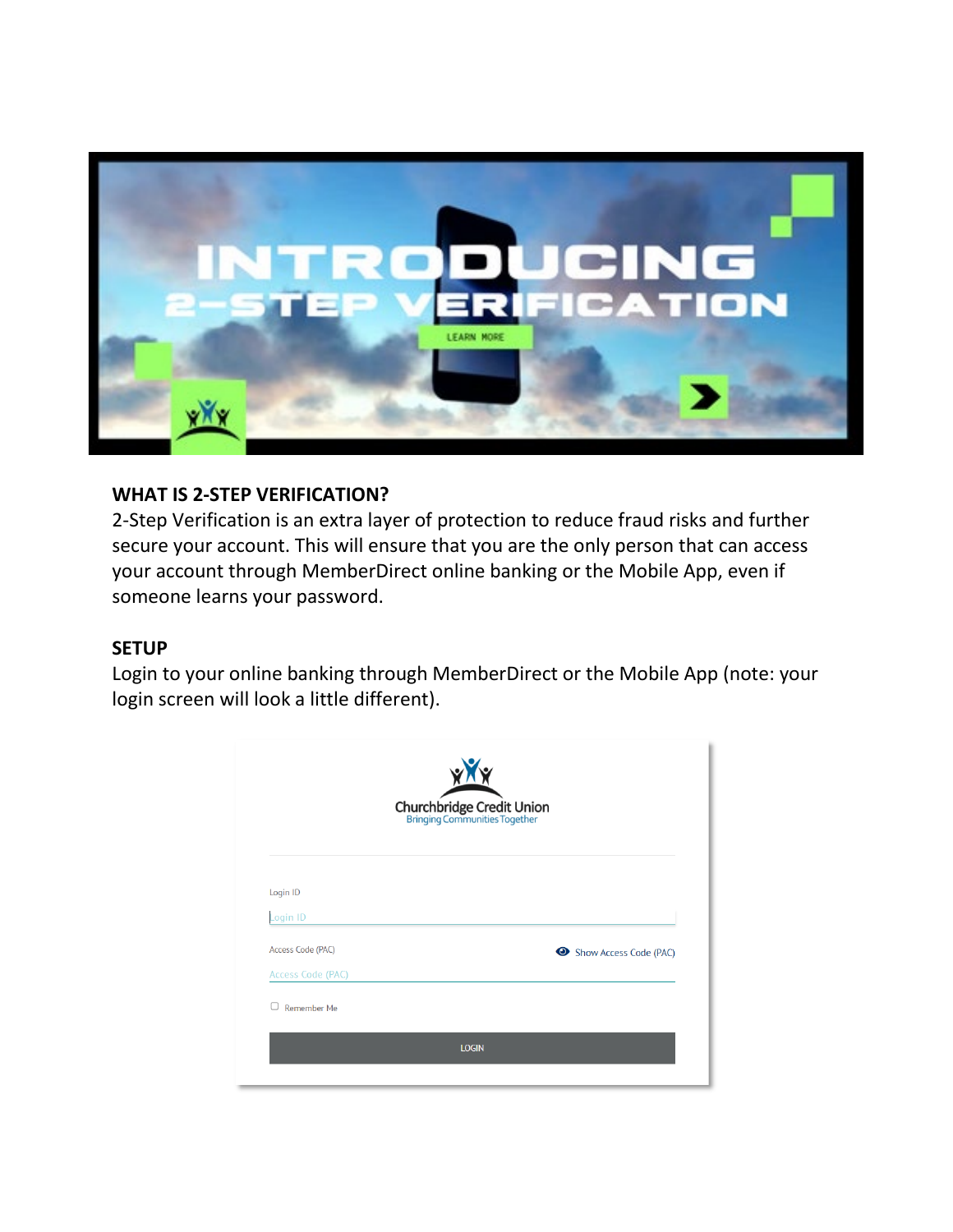Choose your preferred method of contact.



A code will be sent to you, which you will enter on the screen like the one shown below. *This code will expire after 10 minutes.*

| all SaskTel LTE<br>10:34                                                                                                                                      |                                                                                                                                                                                                                                               |
|---------------------------------------------------------------------------------------------------------------------------------------------------------------|-----------------------------------------------------------------------------------------------------------------------------------------------------------------------------------------------------------------------------------------------|
| Thursday, February 10<br>MESSAGES<br>now                                                                                                                      | <b>Churchbridge Credit Union</b><br>Bringing Communities Together                                                                                                                                                                             |
| 776-836<br>Please use code 567383 as your 2-Step<br>Verification Code. If you are not expecting this<br>message, please contact Churchbridge Credit<br>Union. | ENTER YOUR VERIFICATION CODE<br>Please enter the verification code that was sent to email Kp******Id@**************.ca.<br>If this is no longer the correct email please contact Churchbridge Credit Union.<br><b>ENTER VERIFICATION CODE</b> |
|                                                                                                                                                               | Didn't receive a code? We can send a new verification code<br><b>CONTINUE</b>                                                                                                                                                                 |
| try again<br>$\bullet$ $\circ$                                                                                                                                |                                                                                                                                                                                                                                               |